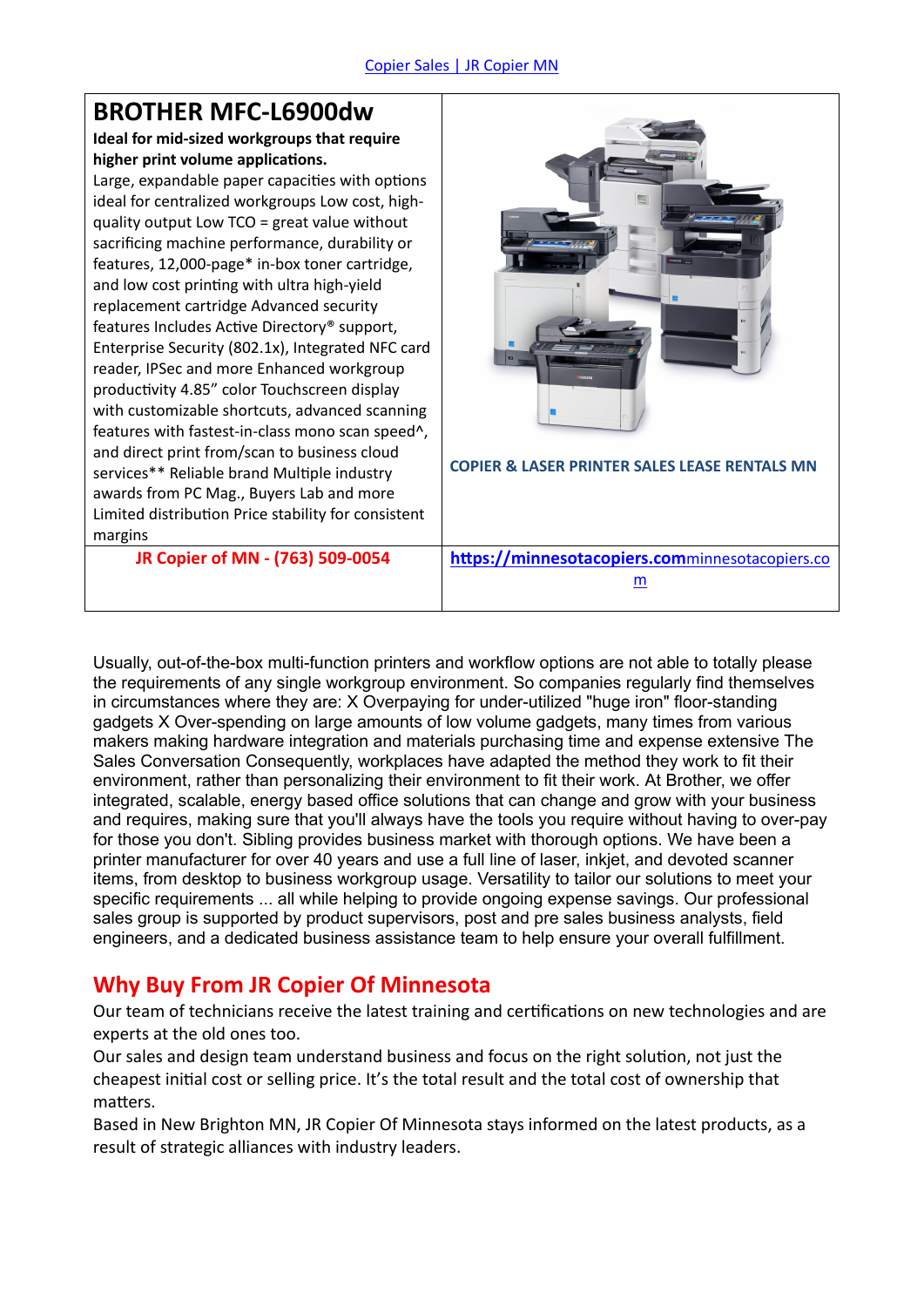Combined with their experience and dedication, JR Copier of MN is able to offer customers an extensive number of products, services, and networking solutions to expand, upgrade or consolidate their business technologies.

We are asking for the opportunity to show what we can do for you and your business with products from HP, Ricoh, Copystar, Xerox, and Brother.

We have supplies and service packages for your business that give more than you are getting now and save you money at the same time.

**You can buy products from Big Box stores owned by people outside of the area but our services and goods are provided by people who pay mortgages, buy cars, shop and send their kids to school in Minnesota.**

When you're choosing new equipment and someone to manage and maintain it for you, always go with the experts at JR Copier of MN. Locally owned and operated for over 30 years!

<https://copierservicemn.com/>**JR Copier Of Minnesota**

## DO NOT SIGN A NEW COPIER LEASE - 'TIL YOU SEE WHAT WE OFFER **BUSINESSES SEE SAVINGS BY AS MUCH AS 60%**